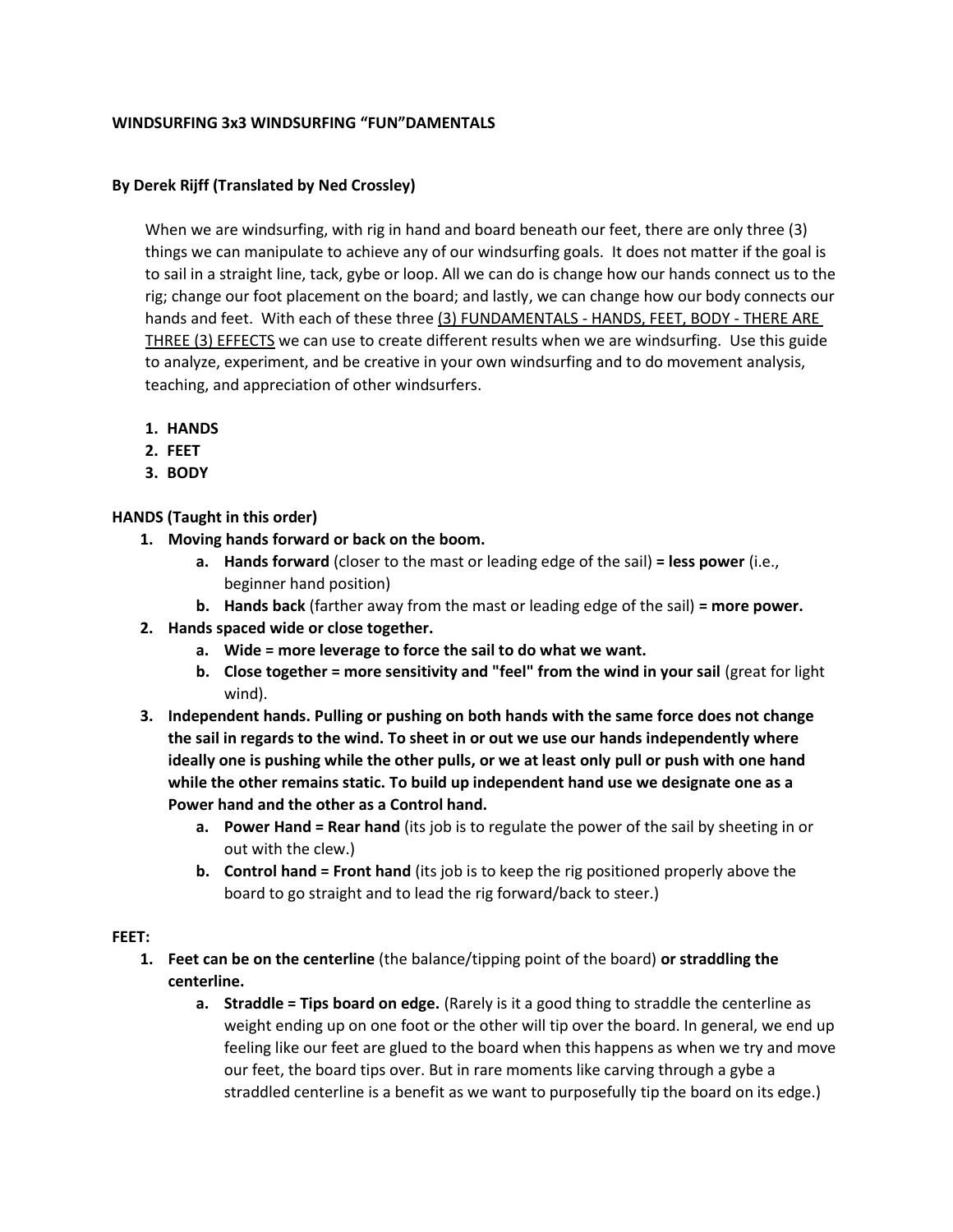**b. On Center = Stable Board** (With our feet on the centerline in light winds the board remains stable and we can easily move our feet without effecting the tippiness of the board. In higher winds or simply higher speeds there is lift from the daggerboard and/or fin that we need to counterbalance. In effect the balance or tipping point of the board moves towards the upwind rail due to this lift so we move our feet towards the upwind rail to stay on the boards balance/tipping point so it remains flat.)

# **2. Feet close together or wide apart**

- **a. Close together = Maneuverability** (With feet close together s it's easy to shift weight from one foot to the other and reposition your feet on the board.)
- **b. Wide apart = Stability** (With feet wide apart it's easier to keep you weight centered between your feet to maintain balance. You can go too wide though as then your feet become glued to the board as you cannot get enough weight on one foot to lift the other. Somewhere slightly beyond shoulder width apart is generally considered the max width for our feet.)

# **3. Open stance or closed stance.**

- **a. Open stance** (front foot pointed towards the nose of the board, back foot across the board) **= Better balance and efficiency.** (With the feet around 90 degrees to each other we can easily move weight from one foot to the other as well as over our toes and over our heels for better balance. Having the front foot pointed towards the nose of the board also gives us greater efficiency as we can drive off the foot to push the board forward. It allows us to make the most use of the sails power to create forward movement. As we sheet in to reach planing speeds our body becomes more square to the centerline of the board and keeping the foot pointed directly at the nose is no longer possible. At this point we still try and twist the foot a little so that our toes remain closer to the nose of our board than our heel.)
- **b. Closed stance** (both feet pointed in the same direction, and they usually end up across the centerline of the board.) **= Poor balance and efficiency** (In this closed stance you have little strength to resist a forward pull from the sail and often times a surprise gust results in a catapult. You also have less ability to keep your hips centered between your feet so your balance is effected as well.)

# **BODY (Leverage/strength):**

- **1. Big person position is the #7 stance with the head above the boom and little person position is when you are tucked up in a ball with the head below the boom.**
	- **Big person = More leverage/strength** (With straight outreaching arms and your hips in line with your ankles and shoulders we resemble the number 7, and this is the stance we want to use when we need strength or leverage over the sails power. Anything we do where our head/shoulders get higher and farther away from the sail gains us strength/leverage over the sail and this position maximizes our head/shoulders being away from the sail. Big guys tend to naturally have their heads higher and farther from the sail than smaller persons, so you want to try create their natural position)
	- **Little person = Less leverage/strength** (When our head gets closer to the sail and/or the board, we lose strength/leverage over the sail. So anytime we bend our knees, and waist we get lower and lose strength/leverage. For things like waterstarting where we want the sails power to pick us up, this can be a good thing. Or if we feel we are about to